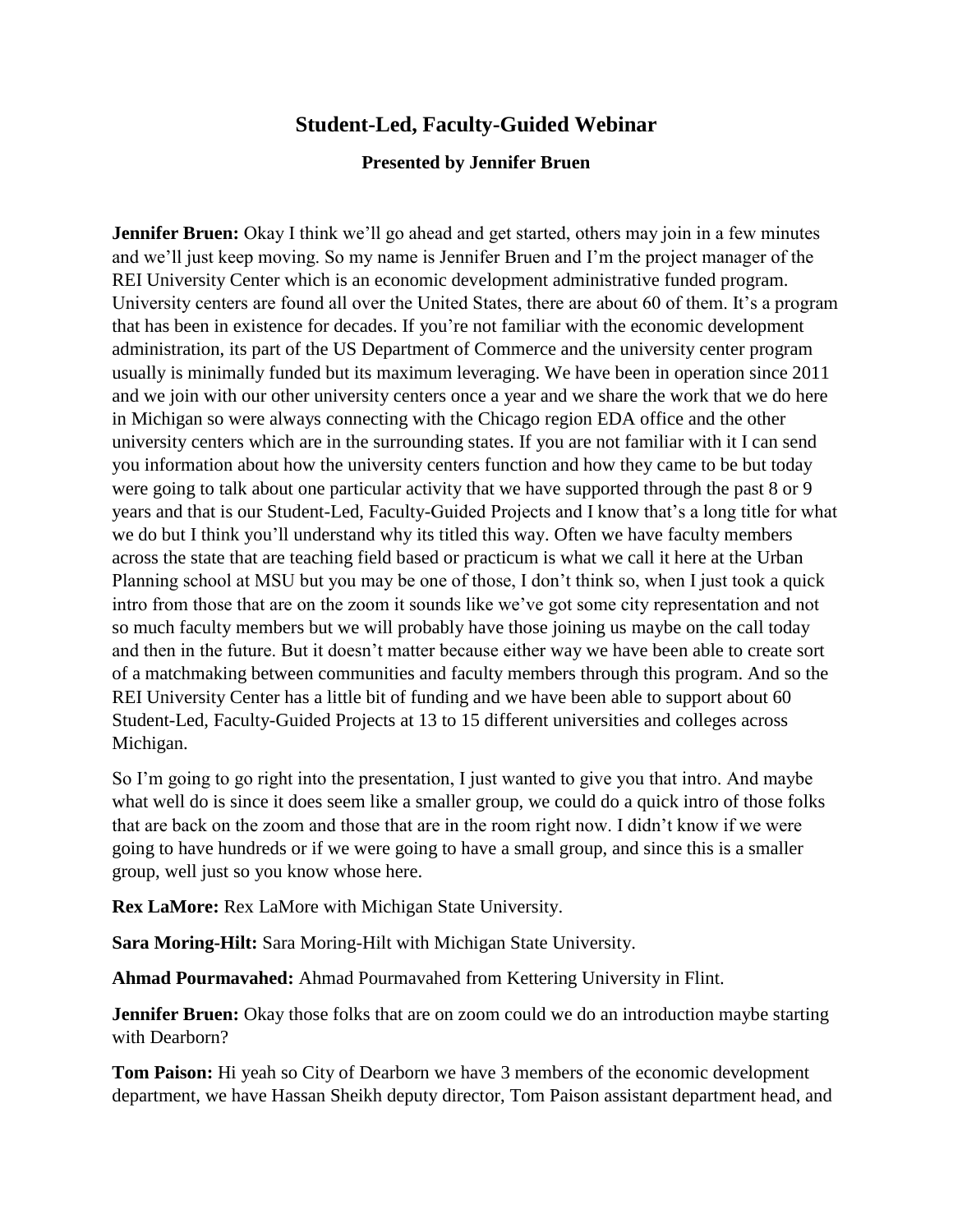Steve Hortsman who is our coordinator for our corridor authorities and various other things hahaha.

### **Jennifer Bruen:** Okay, Greyling?

**Eric Pajeski:** Its myself Eric Pajeski, im the zoning administrator and economic development director.

### **Jennifer Bruen:** And City of Besmir?

**Charly Loper:** I'm Charly Loper I'm the City Manager for Besmir.

**Jennifer Bruen:** Okay great, let me grab my mouse and get going! Okay, glad you were able to attend! I don't know how you found out about this, hopefully you are already talking to somebody at a university or the higher ed institution that's in your region and maybe they talked to you about it, maybe you have worked in the past with us, maybe you've worked with MSU on field-based types of projects, semester-long student team projects. Whatever your reason is for attending today were just glad you're here. What we are going to do is were going to talk about what Student-Led, Faculty-Guided Projects really are, the success that we've seen with these projects, and then what you can expect when you're completing your project with your student team. So I actually have a video for you, it gives a nice overview and introduction, we were asked by MSHDA, this was probably about 3 or 4 years ago, to put together a video about Place making and how Student-Led, Faculty-Guided projects can help communities to achieve their goals in the realm of place making. So I'm going to have Sara whose already queued up this video play it for you and if you're having trouble watching the video or the sound, could you put something in the chat box to let me know rather than blurting out what the problem is and then well do our best to fix it but it should work just fine for everyone. (Play video at [https://www.youtube.com/watch?v=rtJh113xw5M&t=199s\)](https://www.youtube.com/watch?v=rtJh113xw5M&t=199s) So maybe you've seen that video, probably not, but we did produce it for the place making effort, we had a partnership with MSHDA for about a year, a little over a year, and it worked very well and as noticed in the slide at the end, a couple slides, it was one of the projects that we were able to support and also, we, I noticed that back then we had supported only 11 universities and I think were up to 13 or 15 now and we have done more than 50 projects, were probably in the high 60s now for numbers of projects across the state. So, moving forward there is another video and I can send it to you. It's a good description of how every project is supported and how that looks a little more specifically but were just going to do that with the PowerPoint today. So the model, I'm going to back up a little bit to explain how the REI University Center model even works. The Student-Led is only one aspect of what we do, one part of the larger program. The University center offers support to experts or professionals or practitioners or academics that are working in the area trying to develop a tool model policy program of practice that is going to support economic development in a *stressed* community, and that's the key word. There is come criteria that you have to meet to be able to work with us. So we've produced co-learning plans, is what we call them, collaborative learning, and maybe you've heard about those, there are a lot of them and we've done some great work with some partners across the state on that. But that's not what we're talking about today, were talking about the student leds. If you're interested in innovation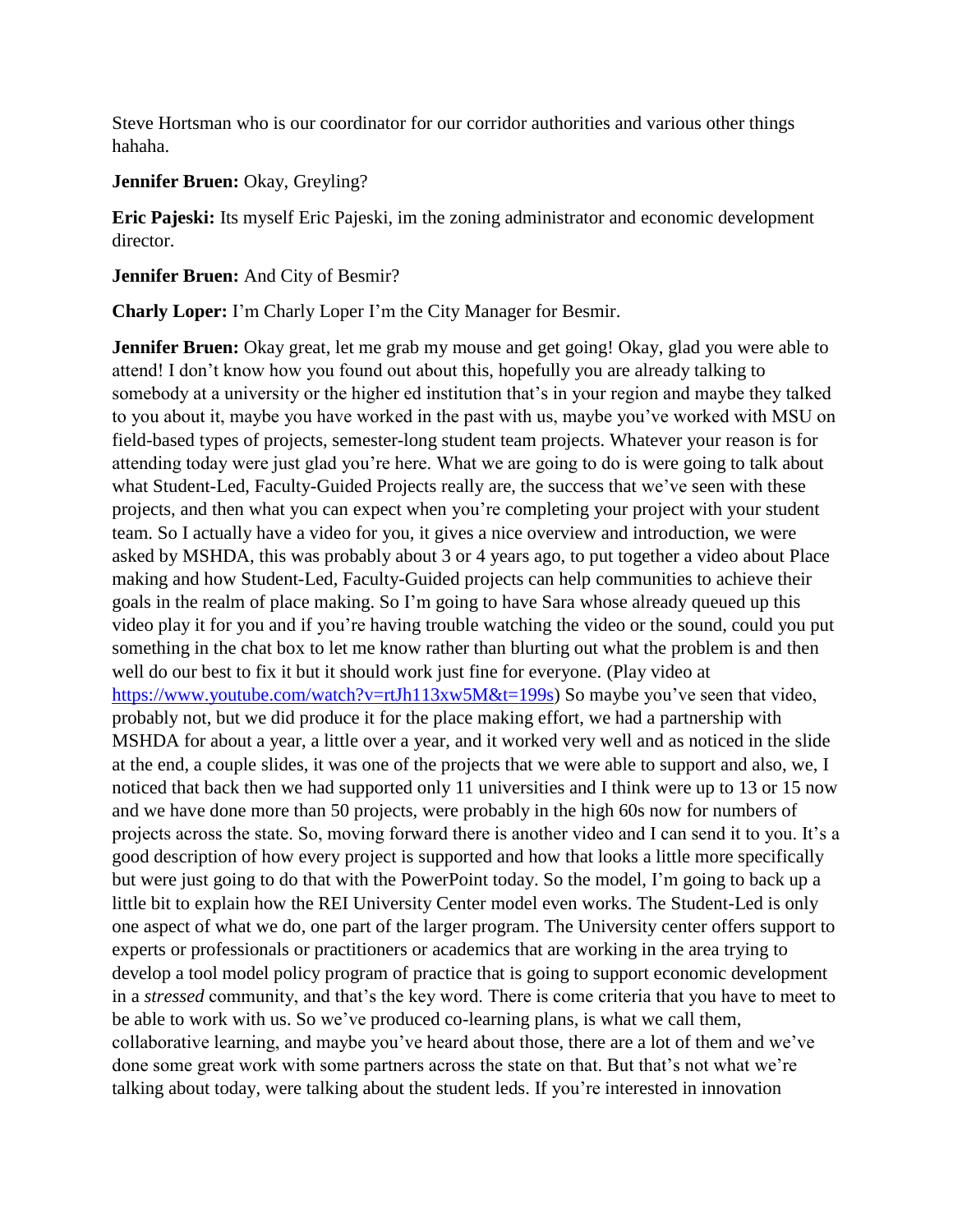fellows, that's another aspect of what we do, and that is supporting on the ground action or implementation. So you may have a champion in your community that has been working for an organization or not, they could be somebody that's just a real good leader in your community that they want to put some action behind a new tool or new practice. And then the technical assistance that you see on this model is the Student-Led, Faculty-Guided Project because we do other types of technical assistance out of our center here, it's not just with student teams. We try to support a number of teams across the state throughout the year. This is a semester by semester basis, so I'll get into more detail on that. Were also encouraging any of our partners to help us with disseminating or transferring the knowledge or the information, and that includes Student-Led, Faculty-Guided Projects, we want to share those across the state. So we would ask you if you were a partner with us to really share the work because it helps to get other communities encouraged thinking that they can also get something off the ground in one semester with a student team, so we would ask that you help us to share the work. I would like to also introduce you to another area that we have taken on and that is working with the Redevelopment Ready Communities and these are the certified communities. If you're not familiar with RRC communities and the new program that was introduced a year or two ago, I have a little bit of a description here but really what it is is MEDC, the Michigan , decided that helping communities to prepare for development was probably a really good idea and so they said let's look at what are the different factors that need to be in place, do they need to have an updated master plan, do they need new ordinance language, do they need a marketer to promote a site. So they said if they can have communities kind of check the boxes on some of these things, then they're going to certify them and once they're certified they're sort of designated as being ready for development. When we went to MEDC and talked to them we said well you know maybe we could put some student teams into these projects in helping you to get them going in these different communities. So they could be helping, students could be helping with a variety of things for RRC communities. We really are just beginning to roll this out, it started in August, the partnership and we invited RRCs to participate in our Innovate Michigan Summit and now were hoping that were going to be able to move to the next step with them and get them s student team from any one of their local or regional higher ed institutions and help them to be able to start into that certification and use that certification. So the RRC, I don't know if you 3 are RRCs, id Dearborn an RRC? I just wanted to ask before we move on, is Tom there?

#### **Tom Paison:** Yeah I'm here.

#### **Jennifer Bruen:** Are you an RRC Community?

**Tom Paison:** Yeah Dearborn got certified, I think we finished a year and a half ago, two years ago.

**Jennifer Bruen:** That's what I thought. Yeah so this would be something that you should definitely take a look at because we are really targeting these RRCs, MEDC wants to see their RRC Communities work with the student teams to help them so if there's anything that you're thinking about moving forward with that could be done by a student team in a semester, we definitely should continue to talk because this is a real opportunity for RRCs and I think I have a list about 35 or 36 communities and you're probably on that list, well you are on that list.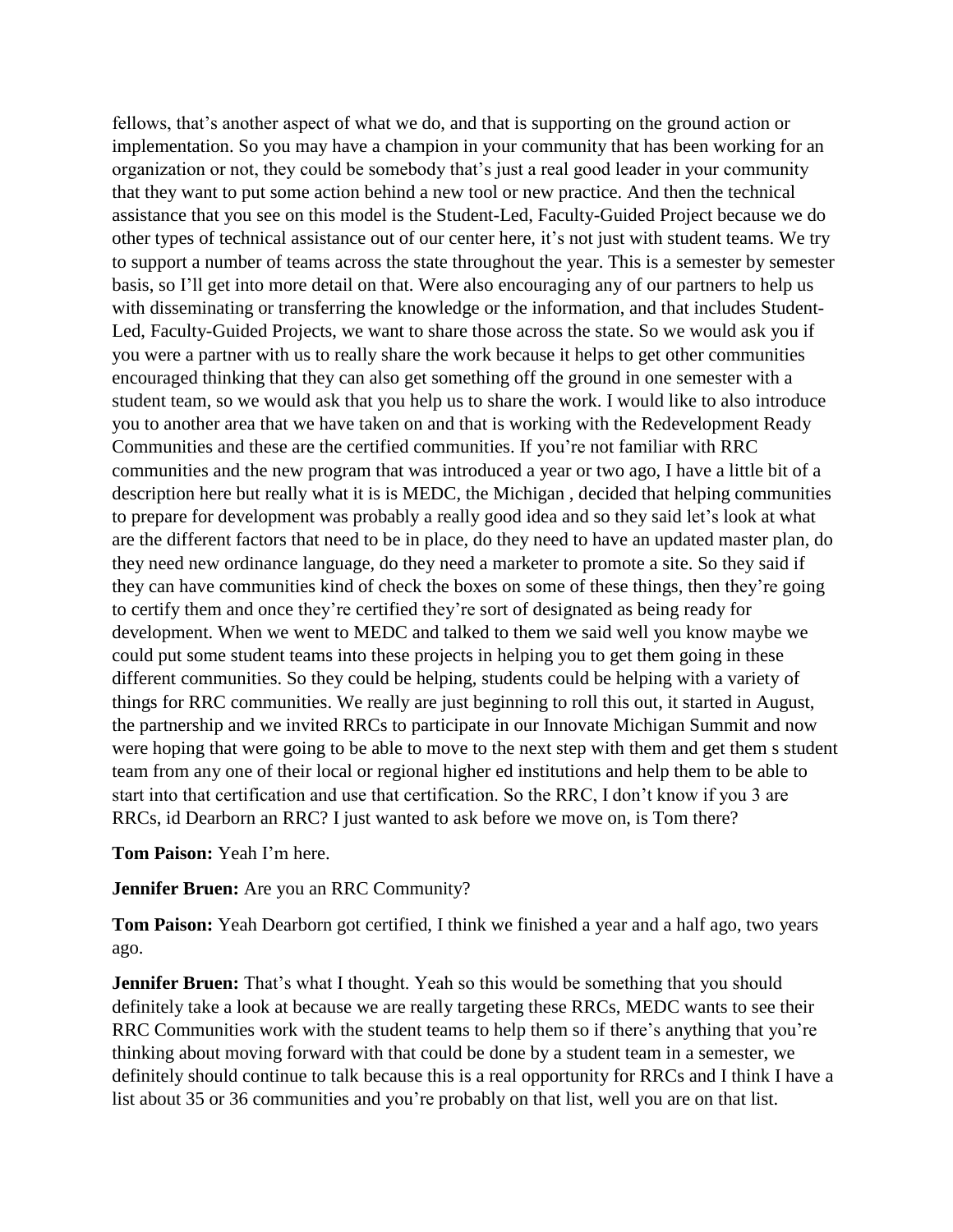**Tom Paison:** Yeah MEDC was the ones that pointed us to this.

**Jennfier Bruen:** Okay good, good. The others, Grayling, are you an RRC community?

**Eric Pajeski:** Yes we were certified about a year ago now.

**Jennifer Bruen:** Great, wonderful, well then were going to want to keep the conversation going on this because if we can help you to find the right match we will do that. Of course it's better if you probably figure out which partner you'd prefer to work with. Many times you'll have a faculty member in mind, somebody that maybe you've worked with in the past, but if you're struggling to make that connection again, we can definitely help you to facilitate that if you're interested.

**Eric Pajeski:** Okay great.

**Jennifer Bruen:** Besmir, are you an RRC?

**Charly Loper:** Yeah we are, we got certified last year.

**Jennifer Bruen:** Okay this is really good, I'm glad that you guys were able to make it onto the zoom. Well, Kettering's in the room just in case any of you are thinking about working with Kettering and obviously Dr. LaMore is here too from MSU Urban Planning. Which by the way, MSU just released their call for projects. I did send over their practicum project application to MEDC so you should receive that, or have you received it yet? Maybe you've received it. Should have come in your email. Maybe with this announcement, I'm not sure how their handling it but, if you're interested in working with an MSU team, especially Dearborn since maybe it's a little bit closer for you. Okay so REI has funded over 60 projects and the 152,500 is the money that has gone to the student teams. It typically, it comes into their coffers, and it is used for printing, data purchase, meeting attendance, mileage, whatever the students are incurring as costs associated with your project. So every project is funded up to \$2,500, up to, so if they ask for less then they'll probably get the less, and if they ask for a little bit more they can't exceed the \$2,500 but a budget must be included where they have broken down the scope of work and decided how much they think things are going to cost and they do this with the guidance of their professor. The money actually goes to the university. That's right. It doesn't go to the students. No it's not exactly going to the students in the form of checks or money to them but it is in the MSUs, sorry not the MSU, in the universities, they're the fiduciaries, so they will serve as the recorder on that. It's not given to the actual students and it's not given to the community either but it's in a way helping the community because many times these student teams when they do a call, and I know with MSU, they require a bit of a match and so this has been often, the REI support has helped them to make that match and I know that we've got many examples where its worked out really well. So this year, we've already done one call, and maybe you noticed, it was October  $7<sup>th</sup>$ , it was soon after out big event we hosted in August, late August. We've received a couple of applications but we really wanted to focus on the RRC communities this time with our call, so the application is available. Its online right now and it is due on November  $13<sup>th</sup>$  so if there are any questions or concerns or anything you can contact me and you'll get my contact information at the end but the application is due then and then there will be some decision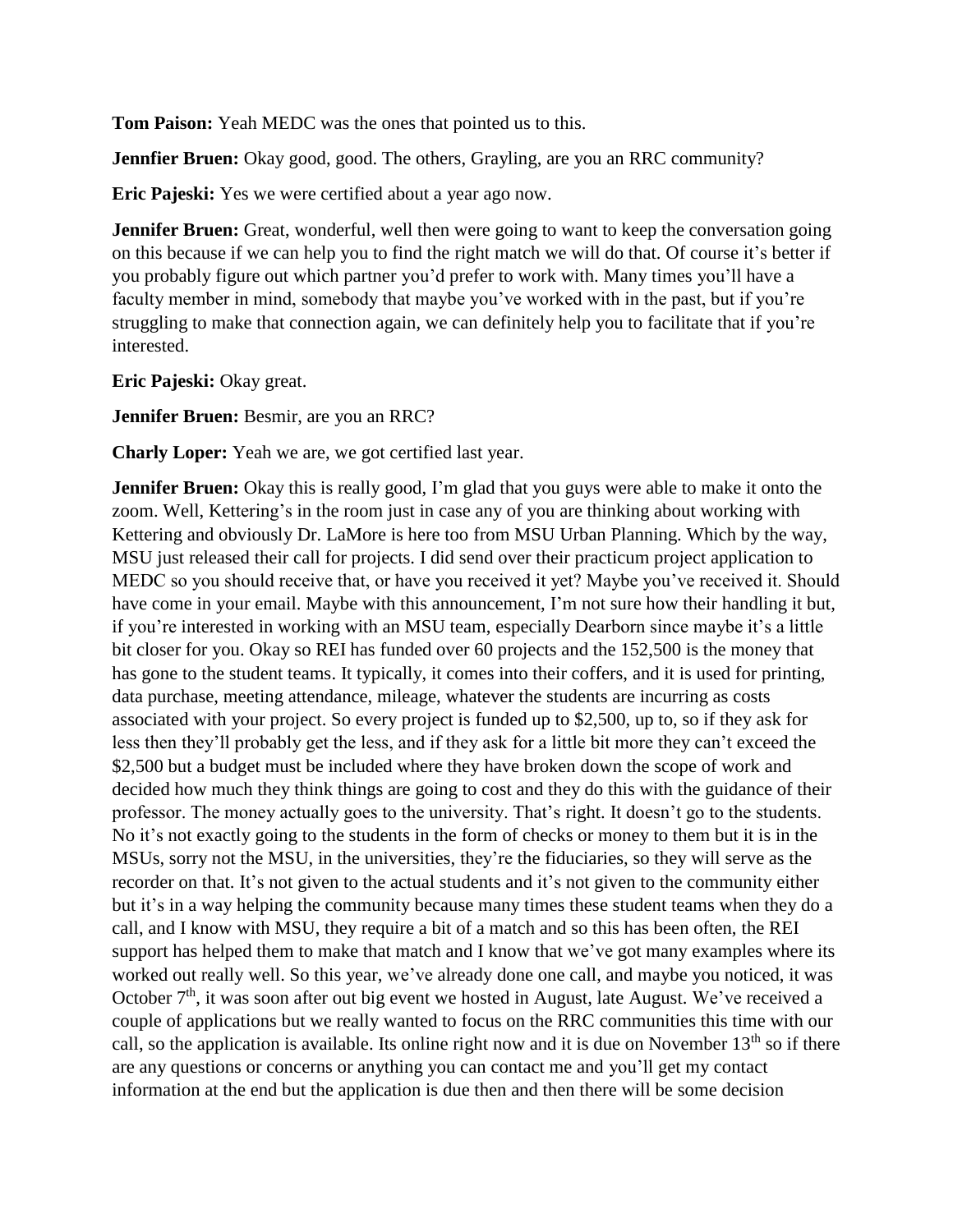making and then you'll receive a notice, just like you would for any sort of mini-grant, and your partner university would then be contracted with us and that's usually how the process works. It's a little more te4chnical than that by working university to university but that's, to simplify things, that's how it works. So the final product, when we say product its usually a report, sometimes there's a video or there's a webinar in addition to the report and that's only if the student team and the community have decided they want to put together any kind of video, they can put that into their budget, but the final product is a report. Sometimes they range anywhere from 50-150 pages in length, they usually include a lot of community data and an overview of the community but then it can move into, depending on if it's a business college student team or if it's an urban planning or if its, we've even had social work from the Westside of the state, western Michigan university had a social work team that worked on a project, and I've heard engineering is actually, we have Kettering in the room, so we've had an engineering project come through. So really it's not limited to just your typical urban planning kinds of projects it can open up to lots of different schools and colleges. So applications are found on the reicenter.org website. I also want to let you know that there will be, in addition, applications for what im about to describe or explain to you with Rex's help, is an EGLE opportunity. It is an EGLE grant we have received. We have some funding available for Student-Led, Faculty-Guided projects out of that grant but well explain it in a little bit more but both of these application will be available to you on the websites. CCED is Center for Community and Economic Development, it's exactly that CCED website, msuced, and REI is reicenter.org. So let's go through a little bit of the expectations that you will have, you and your student team. When you apply you want to make sure that you are actually working with the distressed component of your community or your community is maybe outlined as being a more distressed are. Maybe you have low incomes and poverty. So that is one major criteria that must be met. You have to be able to engage the community throughout the project. The student teams have to be able to go there at least once. It's not pertinent but it is, it helps to strengthen the project. It must have, you application scope of work must, it has to be pretty obvious that there's an economic component to what you're about to do. So it creates jobs, retains jobs, creates businesses, so on so forth. It has to be able to deliver the ideas of creating a knowledge economy or a high growth entrepreneurship within the scope of work that you're going to be asking your students to do. And it has to provide economic development professionals in your community with the access to this technical assistance or the data within that report. If your team is going to use that information then that's great, or other professionals that are working in economic development in your region or community, they have to be able to use this information that they'll be developing. And then where feasible, we really would like to see projects come in where there is a collaboration with the region's economic development district, that's what the EDD stands for, and these are the regional planning entities. For instance SEMCOG is a, what we consider an EDD, they're in the EDA realm, so the economic development administration often works with them and so they have asked us to keep in sort of in the family and you know allow those regions to be a part of these projects too and really to get their input and feedback. Many times when we receive an application we want to make sure the regions EDD is aware of the project, they're familiar with you know what's going to happen or they understand what's going to happen with the work. They may even want to be in on the decision making with the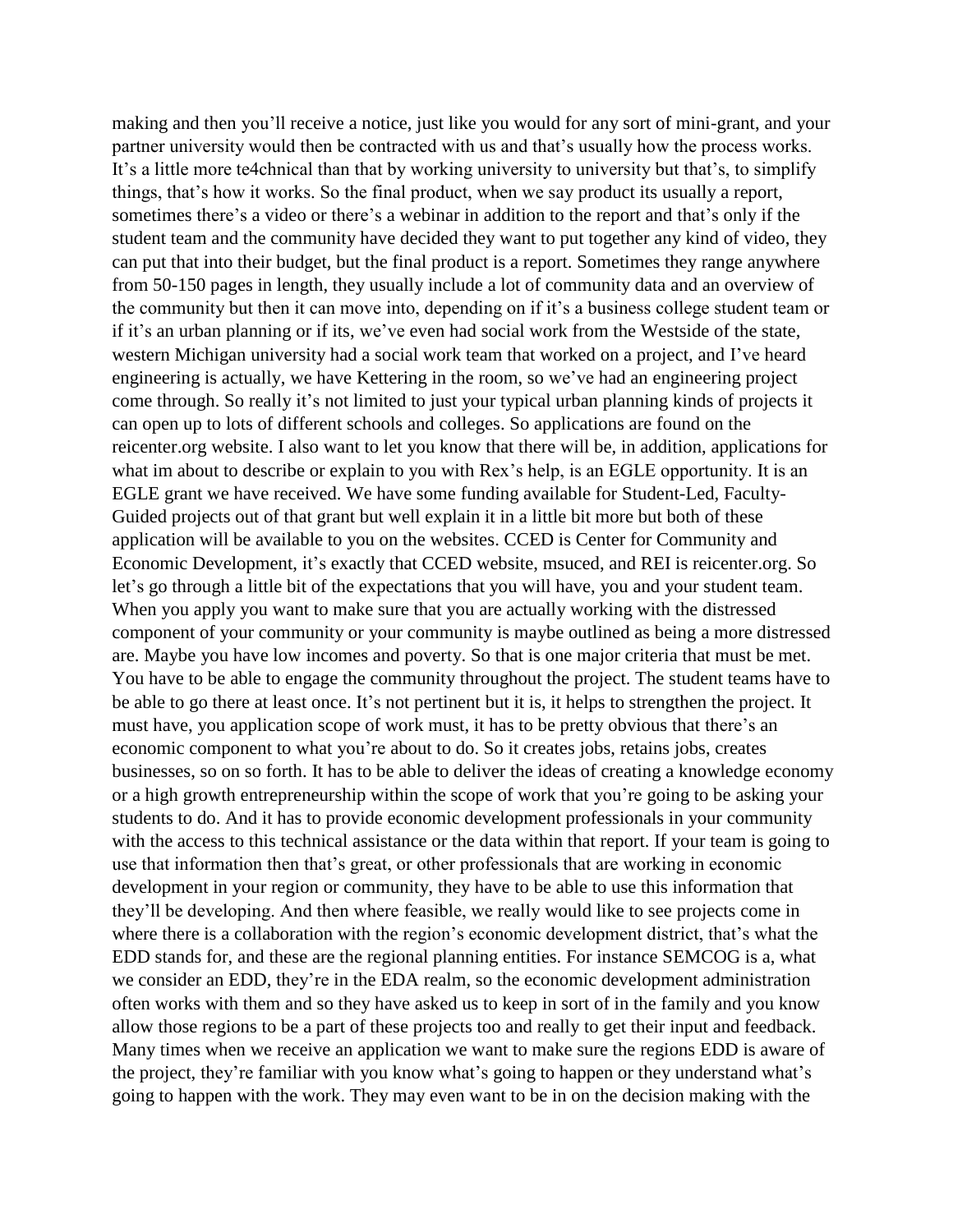students or in the development of that scope of work so we do ask if it's possible for you to do that. And then the last, and this might seem very obvious, that the students have one semester to complete your project, but sometimes we receive applications that scope of work is extremely lengthy and there's a lot, it looks very laborious, and it may not be able to be completed in a semester and that would possibly cause you a problem to be awarded if we thinks it's something that would carry on beyond that semester. I has to be a reasonable scope of work. So were looking for 10 page summaries max, they don't have to be really lengthy but they do need to describe the problem and the research that will be undertaken and the results and the findings that you're hoping to get out of the project. We also would like if you could include a couple of pages, maybe just one page, on how you plan to share the work that's done and where you would like to share it, how you're going to do that. Many communities use social media already so this makes sense that they could share the work with the students that way. We do ask also that you acknowledge the REI university center in your final report and we can help you to do that. And then, what the really exciting oar of this thing is, that you get to present with the student team. If you have a few students that you want to kind of hand select, or if they're the only ones that are available, which sometimes is the case if they graduate, but you get to attend and present and this is really a very wonderful opportunity for the student because eon they get a second or third chance at really polishing their presentation. Maybe they presented it to your board or your community and then they get this time again to do it at our innovate Michigan summit which typical happens at the end of August or beginning of September. This year actually we already have a date, it's September 3<sup>rd</sup>. We really really encourage a community partner to be there or even other representatives from the community to be in the audience to ask good questions and to keep the students to task on their presentations and maybe to help them to support them. So those are the deliverables and now I'm going to turn it over to Dr. Rex LaMore and he can talk about the new EGLE grant that we've received and how Student-Led, Faculty-Guided is some part of that grant.

**Rex LaMore:** Right, so very similar to the kinds of objectives that we seek with our REI university center Student-Led, Faculty-Guided projects, were also interested in supporting partnerships between students and faculty, faculty and their students, and businesses involved in the material salvage and reuse sector. So this is a very specific sector targeting, this is part of our work in ending blight and abandonment in communities and looking at ways that communities might find value and salvaged materials from abandoned structures so were anxious to support independent studies, student teams probably from engineering schools or construction management programs or architectural schools who might work with businesses or development leaders in the community to talk about how might we deconstruct salvaged materials or might even provide technical assistance to very specific business on how to do marketing and increase their resale portfolio for the local community. So were looking to support 4-6 Student-Led, Faculty-Guided partnerships within that very specific sector of the business community. If you or some of your colleagues might be working with those businesses, partnering with land banks or other institutions that are collaborating with this, we welcome the opportunity to support Student-Led, Faculty-Guided projects there.

**Jennifer Bruen:** Domicology. Can you do a quick definition of domicology?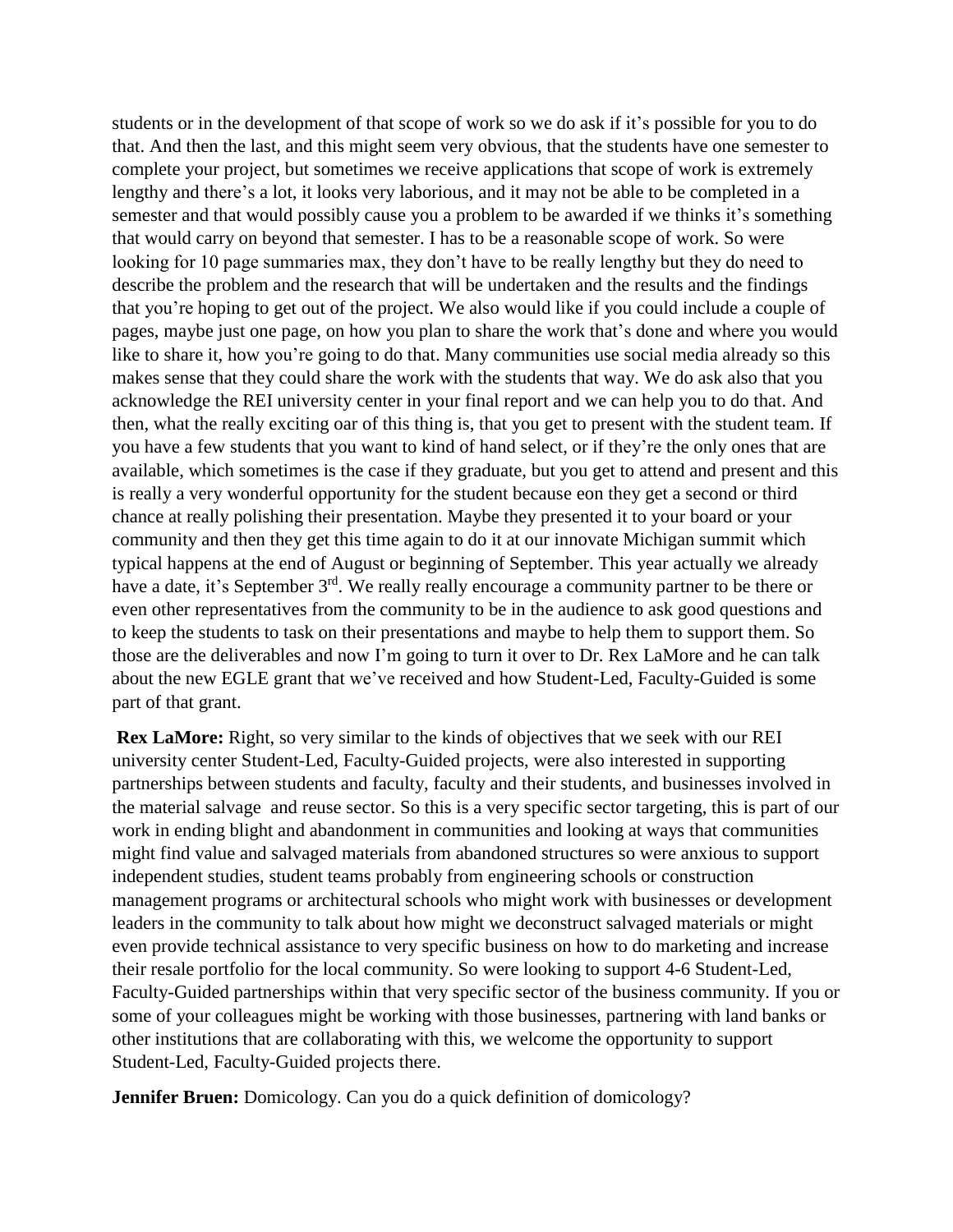**Rex LaMore:** Domicology seeks to create a new paradigm on the built environment that recognizes that structures have an end of life and that we should recognize the end of life and plan, design, construct, use, reuse, and salvage the materials that go into the built environment in such a way that we reduce the amount of material that enters the landfills and maximize the amount of material that gets reused and reduce the negative effects of blight and abandonment in our communities. They put an incredible financial burden on some of our most vulnerable people and places. That wasn't t too short but.

**Jennifer Bruen:** That was good.

**Rex LaMore:** I encourage you to look at our webpage, domicology.

**Jennifer Bruen:** Yeah, we do have one more slide but you did a nice job.

**Rex LaMore:** Yeah there's two components to the project, one is the innovation hub which is really about building the capacity of the salvage sector to do a better job and increase their market share and then the second piece is actually to find some use for what we call the high volume, low value material that comes out of a lot of these structures which is generally the wood or the shingles. A lot of the other material, like the copper and stuff, already gets recycled. So were interested in finding ways to reuse that high volume, low value stuff and we've got a little research project going on here on campus in partnership with our construction management program and our forestry department to find reuses for the wood that comes out of these structures. More on that later!

**Jennifer Bruen:** So you can see the domicology website at the bottom, domicology.msu.edu, and then Dr. LaMores email if you want to contact him about the EGLE support.

**Rex Lamore:** In fact Steve, are you still there Steve?

**Steve Hortsman:** Yes.

**Rex LaMore:** How ya doing buddy?

**Steve Hortsman:** Good.

**Rex LaMore:** Good so any of those businesses in your community, send me some contact information if you don't mind, or actually everyone on the call, if you've got an architectural salvage retail business or a demolition company or a deconstruction company in your community, one of the first things were going to be doing here is surveying one to find out what their training and technical assistance needs are. So if you just happen to see a couple just tell me, were trying to get good input so we need good contacts with that sector so if you don't mind just send me a couple of businesses that are in your town and I'd be glad to hear from our upper peninsula colleagues as well.

**Steve Hortsman:** We can do that no problem.

**Rex LaMore:** Thanks Steve, appreciate that.

**Steve Hortsman:** You bet.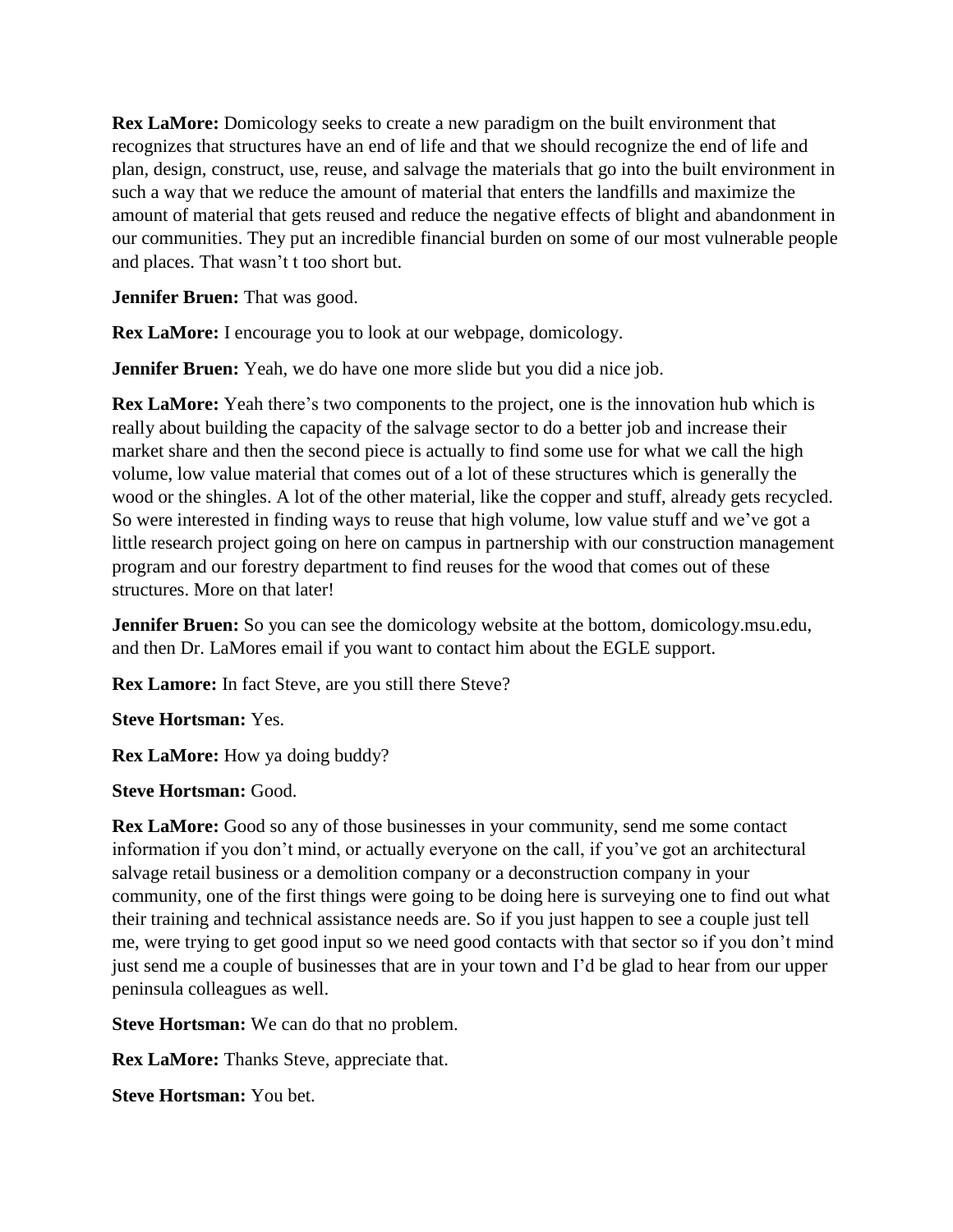**Jennifer Bruen:** Okay so I hope it's clear that its actually two different applications. There's the REI and then there will be the EGLE Student-Led, Faculty-Guided projects but it will be clear because it will be on two different websites. But well do some follow up with you and send you links to maybe past reports you can see other projects that are of interest to you. If you could follow up with me at [bruenjen@msu.edu](mailto:bruenjen@msu.edu) I can get your email addresses and send you more information and then if you have any questions with the application, it's really quite simple and very easy to fill out, but if you also need help finding a faculty partner somewhere, let me know that too because we do have a pool of about over 100 that have come forward and had said that they're interested at some point in the last 8 years, I don't know if they're all teaching field based at the semester that you're interested in doing the work but if they're teaching a field based class or a capstone class when you need the work done and they're interested then work directly with them and then just do the application together. Do we have any questions right now that we can answer for you?

**Tom Paison:** No I think we're good. I guess one question, the project were looking at is kind of a more straight up economic thing. We have a large cash economy in Dearborn that we've had a hard time capturing the shape and scale of and that's kind of one of the things were trying to get at because whenever we do business attraction or try to bring in new developers they look at the data that they can get from typical commercial and governmental sources and it doesn't capture a lot of the activity going on here so I was wondering if you know, do we have any faculty partners that might be appropriate to be in more the economics end of it?

**Jennifer Bruen:** You know that is really interesting that you're bringing this up. We've had a lot of discussion over here about the underground economy sort of. And I think that's kind of what you're referring to, I mean it doesn't have to be the dark evil stuff it can just be the cash economy that folks are participating in and they've decided that that's the way they want to go to make their income and service on that so we have been looking at this and we do have a partner, she's now at the university of Michigan flint, but she was an innovation fellow for us last year and she was very instrumental on working with, I'm not sure if you know about the build institute I think is what it is called, the new nonprofit that's helping these sort of these lower income entrepreneurials or inventors to scale up and she felt, Dr. Fields felt, that was a good organization to work with to learn more about the cash economy. I'm not sure if she's still able to work with that particular, with build institute, but if there's any way for us to learn maybe what's going in Dearborn, and a student team might be able to talk to dr. Fields and with you and maybe you can figure out how you would do that, how you'd measure it or how you'd examine it.

**Tom Paison:** Yeah I mean we have a large immigrant community, there's a lot of entrepreneurs and small business and a lot of things circulate within that and every time we try to bring in any kind of an out of the area developer or a national corporate for anything, the numbers they pull really don't reflect what's going on here at all. You kind of got to convince them to take a chance and when they take a chance they do really well here, like way over their projections. Or the new Forrester Rags restaurant, that guy, they expected a payoff time of that restaurant of 3-5 years and it actually paid itself off in 8 months.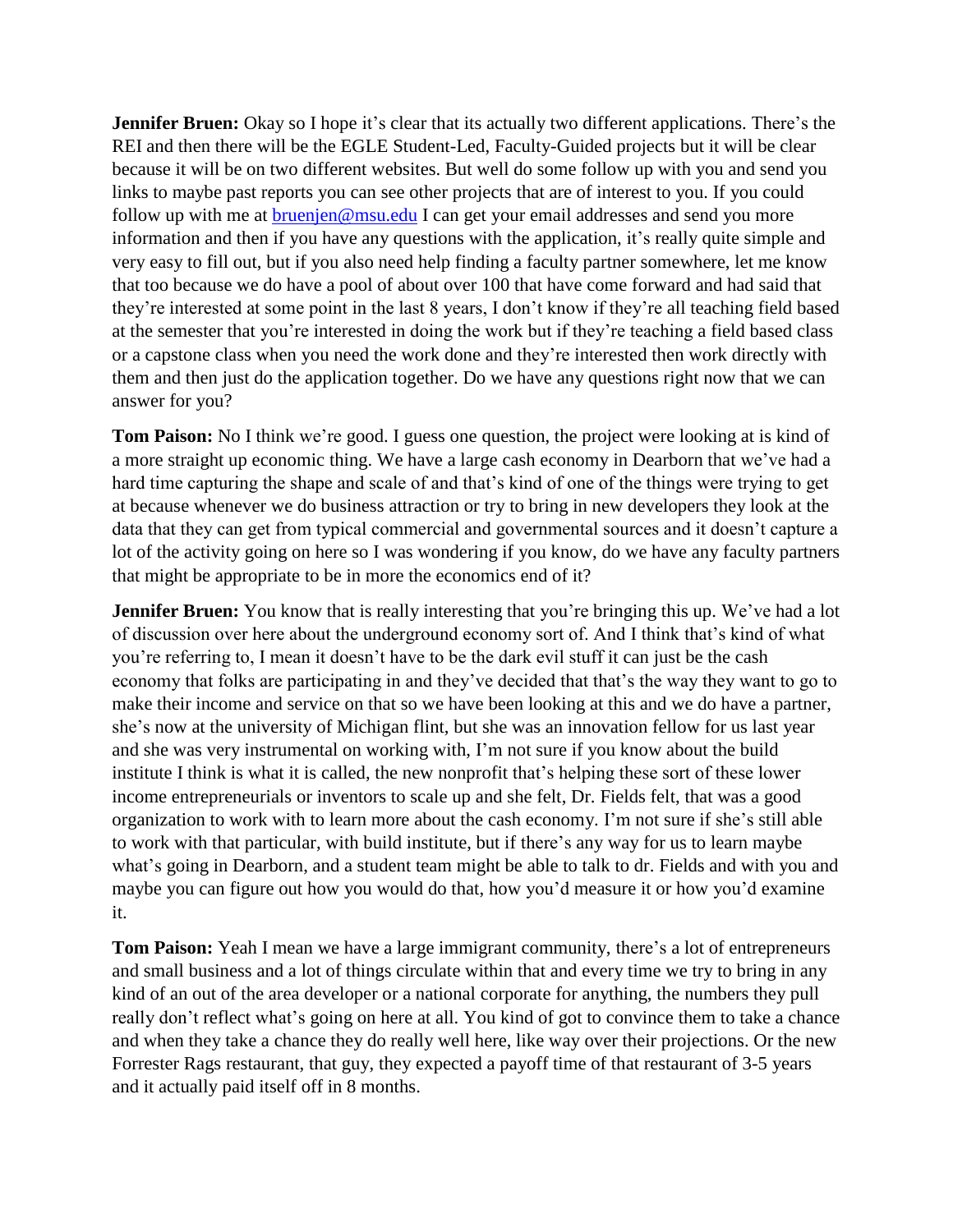**Jennifer Bruen:** Well Dr. Fields was looking mostly in Detroit but maybe she has sort of metric system or some way that you could, I can always reach out to her and see if I can connect you with her, I don't know, yeah there's got to be a way to do this. Let's keep talking and well see what we can do.

**Tom Paison:** Great, looking forward to working with you.

**Jennifer Bruen:** You may have some students there that would take an interest in it. It's a little bit of a distance though being at U of M Flint, she used to be at Madonna University which is much better for you, but they may have a colleague that's interested in this same topical area.

**Tom Paison:** Yeah maybe she knows someone else who's working in the same general area either at Wayne State or u of m Dearborn or MSU you know anybody kind of in our region.

**Jennifer Bruen:** Alright well we can put some feelers out, I've got some notes so I can follow up with ya.

**Tom Paison:** Great, appreciate that. Cause yeah we've been trying to figure out how to crack this nut for at least a decade. We just have come up with good, and were a decent sized city but we have a small department. Our core ECD staff is like 6 people.

**Rex LaMore:** We've had the pleasure of working with Dearborn on a number of Student-Led, Faculty-Guided projects over the years and you guys have always been good partners from a faculty perspective you know that's an important aspect that your partner is there for you when you need him to review the materials that the students have generated and their there for you when the students are asking questions about certain directions they should be going and Dearborn has always been a good partner for us so that stands well for possibly finding other faculty that might partner with you.

**Tom Paison:** Yeah we think it would be a good experience and were not the only community with an entrepreneurial immigrant community that probably is experiencing the same issue with their economic development efforts. I would think if we could figure out a method to do it, it would be a replicable model for some of these other communities.

**Jennifer Bruen:** Yeah that's for sure. And youre right, as we become more and more international you know well have more and more of this discussion and communities all over southeat Michigan are going to be trying to get a handle on it.

**Tom Paison:** Oh yeah.

**Jennifer Bruen:** Yeah, so that's a good point. Any other questions?

**Rex LaMore:** Well any other project ideas that people have that theyre thinking about that they might be willing to supervise a student or student team on, give some direction to? Grayling did you have something or Besmir?

**Eric Pajeski:** Sorry can't think of anything right now, Eric from Grayling. We've had a lot of projects in the last three, four years dealing with RRC and main street and everything else we've been doing this last budget year so we kind of need to take a break from projects, kind of get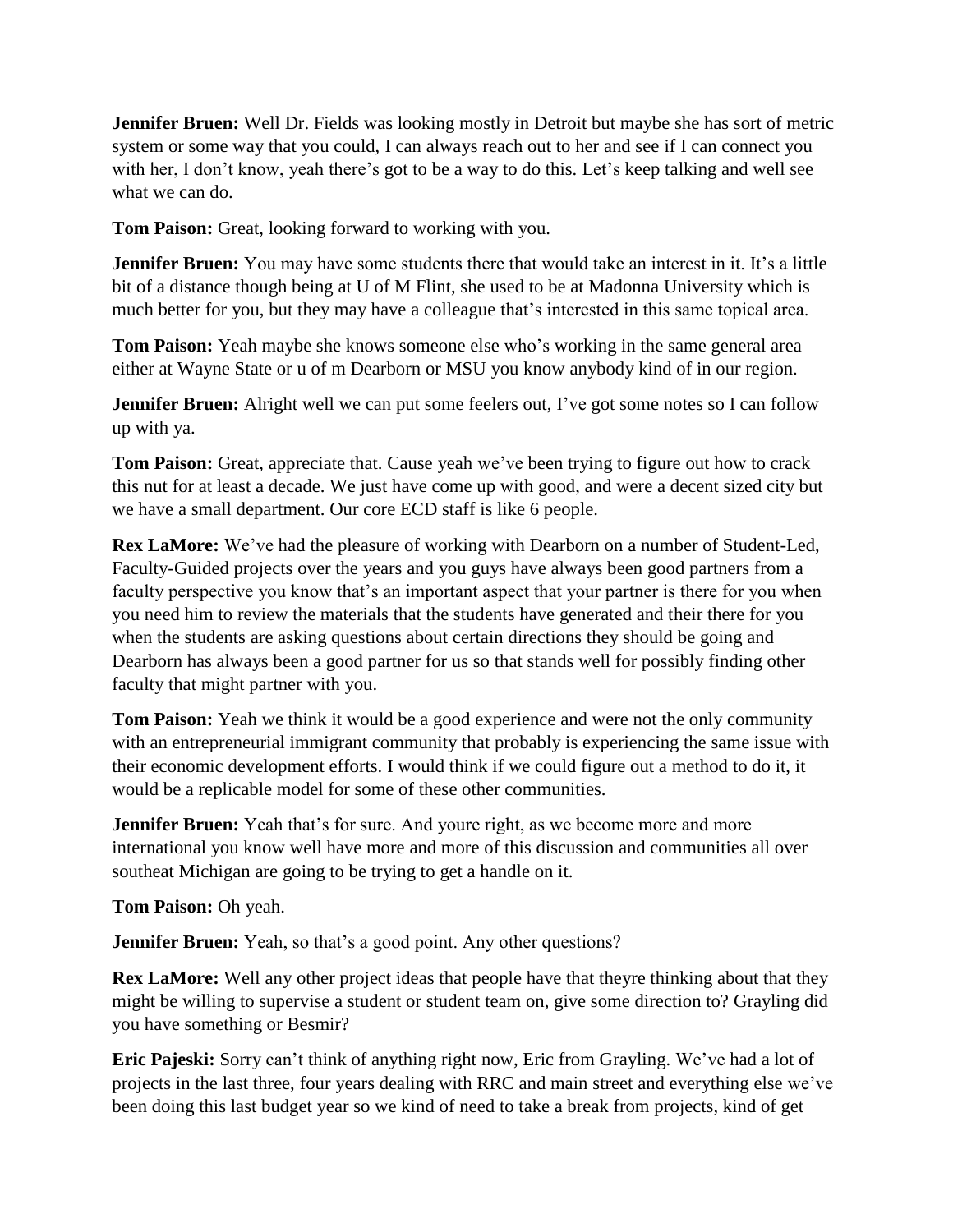everything closed out and buttoned up. So haven't really had anything in the pipeline at this moment.

**Jennifer Bruen:** Eric, we'll be running this solicitation type of thing 2 to 3 times a year so you could be looking for a summer, I would look for a summer application and that should be released in the spring so, early spring well be looking for, right so you may even have an independent study that you might want to get done in the summer, by then you might have something on your mind that you'd like to have a student work on.

**Eric Pajeski:** Yeah probably the best time for me.

**Jennifer Bruen:** Yeah they're good, it depends, if they're not in class it's a little harder but they have more time to do the work but they do need a faculty member to guide them. We've had applications where it's an independent study as long as they do have some guidance from somebody on campus.

## **Eric Pajeski:** Gotcha.

**Charly Loper:** And this is Charly from Besmir. I want to run some ideas past some people here fist because we have a couple of potential projects, not exactly sure where were going to go with it though. So I was just looking for more information so thank you for providing more information about the program.

**Jennifer Bruen:** If you send me an email, all of you if you send me an email, that says I'm interested in more, I will send you links to other projects and contact information for maybe some faculty members I know that are maybe in your area in case you want to just reach out to them directly and talk to them about a project idea, it could just be an idea and float it by them and they'll have some good input for it.

**Rex LaMore:** You know the Western Upper Peninsula, that's where she's at right, really is somewhat of a challenge for any students from MSU to get up there to be of any value to you, it's pretty difficult unless they're there for some sort of a summer independent study. So one of the things that we encourage communities like Besmir is to look around at your local community colleges and other universities and build connections and/or identify a faculty there who might be willing to participate with you in a project. I mean Northern Michigan or Michigan Tech or even a Wisconsin school. If you've got a relationship with a Wisconsin university and they have some desire, I don't think, we wouldn't be limited to just Michigan, that would be our first time by the way that we ever got outside Michigan. But I don't think that would be a problem for us programmatically.

## **Charly Loper:** Okay thank you.

**Rex LaMore:** Yeah, but then the value we see in that is not only do you get a particular project with that local institution but then you build a relationship with them and then they're there for you the next time you need something as well so it's, were about trying to strengthen those relationships between higher ed and our community and economic development colleagues around the state as well so think about that opportunity as well.